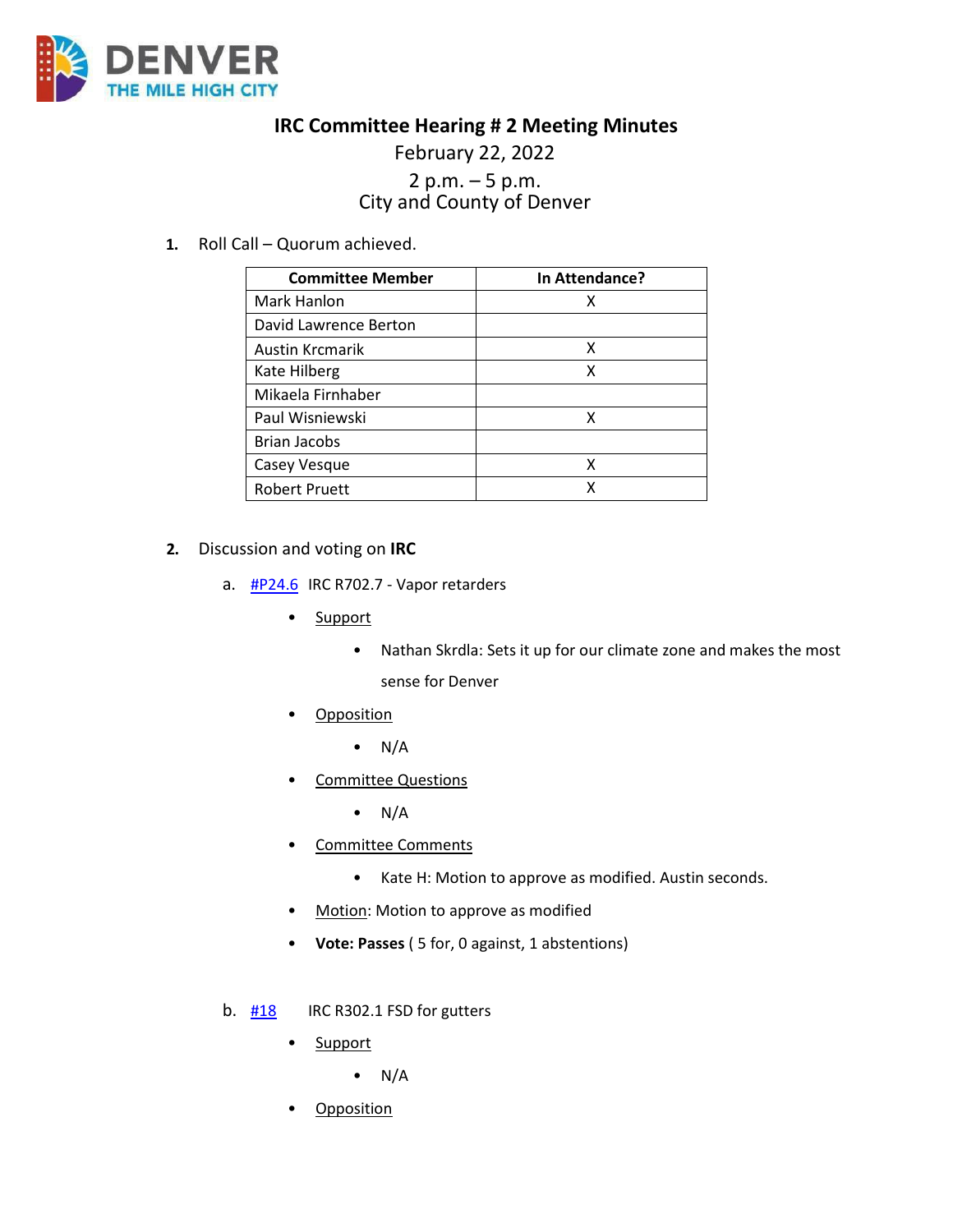- $\bullet$  N/A
- Committee Questions/Comments
- Motion: Motion to Approve as submitted
- **Vote: Passed** (6 for, 0 against, 0 abstentions)
- c. [#79b](https://www.denvergov.org/files/assets/public/community-planning-and-development/documents/ds/building-codes/code-adoption/amendment-proposals/irc/irc_331.pdf) IRC R331 Low-volatile organic compound (VOC) materials
	- Support
		- $N/A$
	- Opposition
		- $\bullet$  N/A
	- Committee Questions/Comments
		- Paul W: Why did this get shot down in IBC?
			- Kristen: Language was confusing so we cleaned it up for clarity. And the CDPH is a common reference standard used in LEED.
		- Austin K: For the CA standard, and we link to an outside standard and it changes, how does it impact if that changes?
			- Shaunna: Normally if you reference the standard as an addition you can add a date so that it is specific and it can be updated. The dates would be in Ch 44, not in the code language.
			- Kristen: We will want the most recent standard of Green Seal or Greenguard.
	- Support (Rebuttal)
		- $\bullet$  N/A
	- Opposition (Rebuttal)
		- $\bullet$  N/A
	- Motion: Include modification to reference standard years. Motion to approve as modified.
	- **Vote: PASSES** ( 4 for, 2 against, 0 abstentions)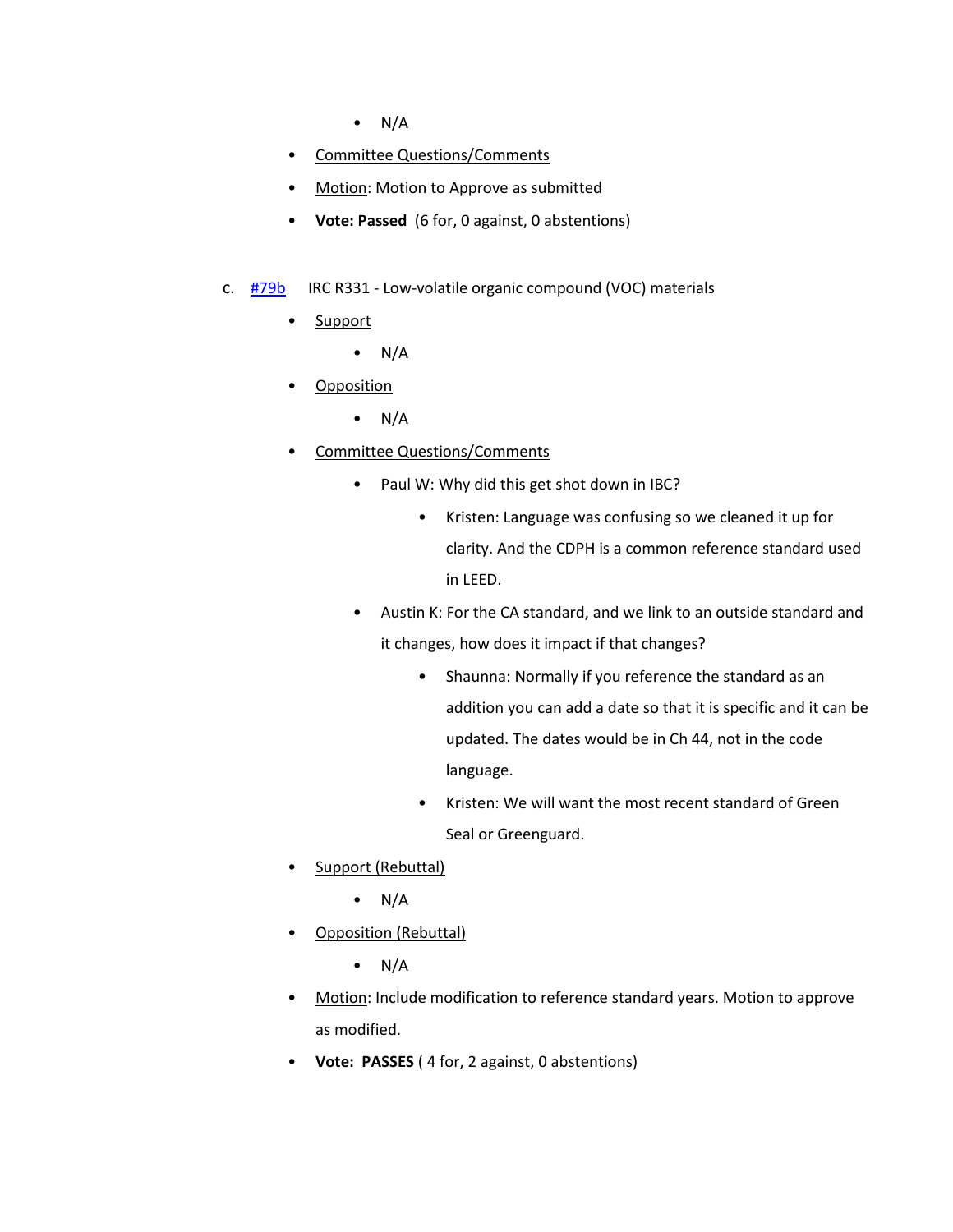- d. [#P13](https://www.denvergov.org/files/assets/public/community-planning-and-development/documents/ds/site-development/p13-irc-r403.1.4.1-frost-protection.pdf) IRC R403.1.4.1 Frost protection
	- Support
		- $\bullet$  N/A
	- Opposition
		- $\bullet$  N/A
	- Committee Questions/Comments
		- Austin K: Is the frost line always 36 inches in Denver? If yes can we just call that out?
			- Glenn: Yes, it is a typical of a model code but we could include it.
	- Support (Rebuttal)
		- $\bullet$  N/A
	- Opposition (Rebuttal)
		- $\bullet$  N/A
	- Motion: Add "frost line of 36" instead of table reference. Motion to approve as modified
	- **Vote: Passed** ( 6 for, 0 against, 0 abstentions)
- e.  $\frac{\#19}{\#19}$  $\frac{\#19}{\#19}$  $\frac{\#19}{\#19}$  IRC R403.1.4.1 Frost protection
	- Support
	- Opposition
		- $\bullet$  N/A
	- Committee Questions/Comments
		- Austin: Why does it matter if it is a one pour rather than two?
			- Glenn: Risk of failure
	- Support (Rebuttal)
		- $\bullet$  N/A
	- Opposition (Rebuttal)
		- $\bullet$  N/A
	- Motion: Motion to as submitted
	- **Vote: PASSES** ( 5 for, 1 against, 0 abstentions)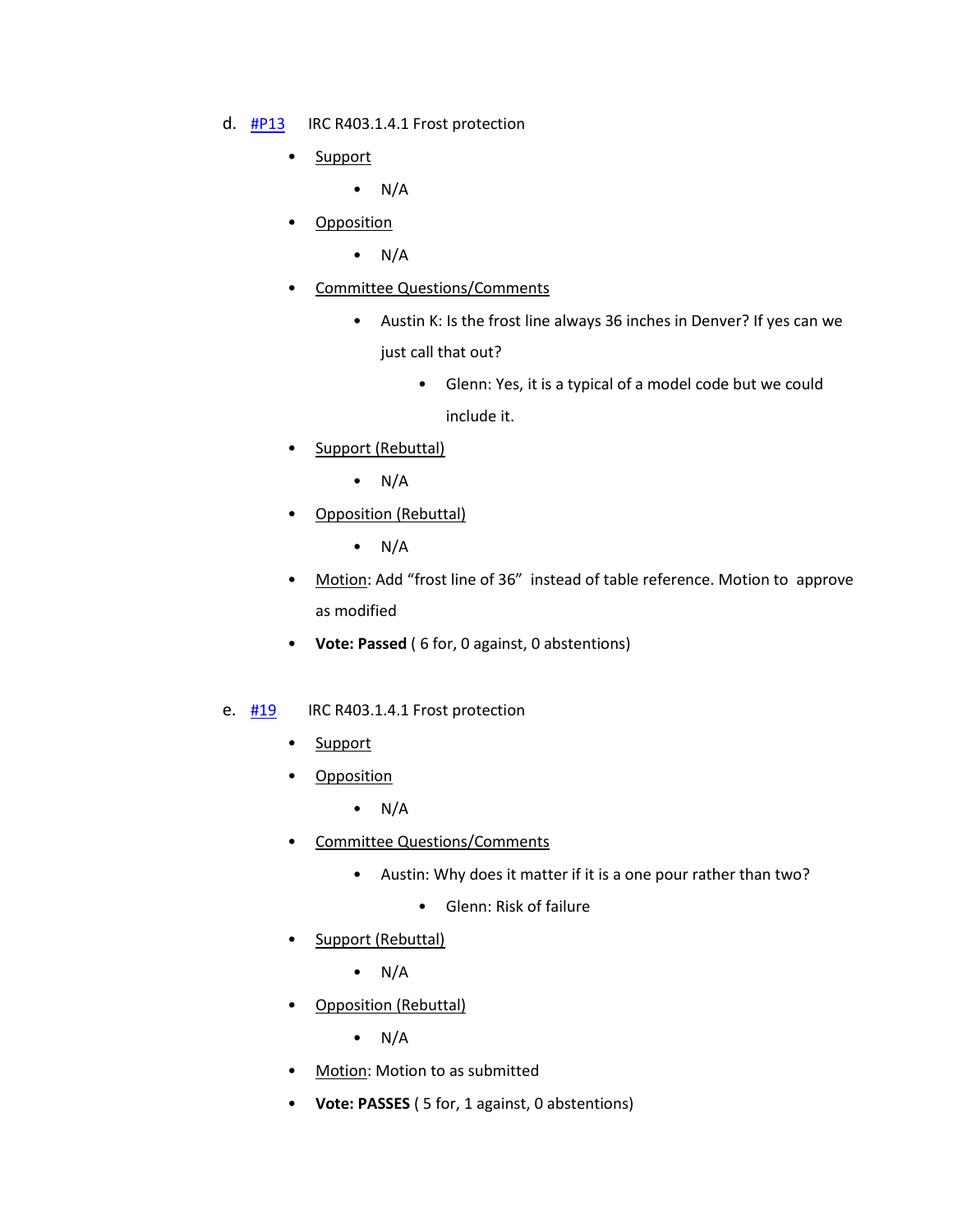- f. [#6](https://www.denvergov.org/files/assets/public/community-planning-and-development/documents/ds/building-codes/code-adoption/amendment-proposals/irc/irc_r311.7.pdf) IRC R311.7 Stairway exception
	- Support
		- $\bullet$  N/A
	- Opposition
		- $\bullet$  N/A
	- Committee Questions
		- Kate: This is only stairways have something to do with egress?
			- Glenn: This would now apply to any stairway on the property.
		- Kate: Yes Denver is a more urban environment, but not everywhere. If any existing resident decides to add an addition, would they have to bring their other stairs on the property?
			- Glenn: No this is only newly construction stairways on the property.
		- Paul: This appears to point to non-habitable areas, do the pull down stairs from an attic need to be full stairs in that case
			- Glenn: It would not need to be full stairs from non-habitable stairways.
		- Austin: Would this change anything in historic homes? (Butler stairs, etc. or modifications to the historic character
			- Glenn: Not addressed in model code, and it is not affected by this proposal.
	- Support (Rebuttal)
		- $\bullet$  N/A
	- Opposition (Rebuttal)
		- $\bullet$  N/A
	- Motion: Motion to disapprove due to this taking away discretion from landscape designer and architect seen as a use for a nicer environment with landings.
		- Casey: This will cause confusion and too strict on mandating on the